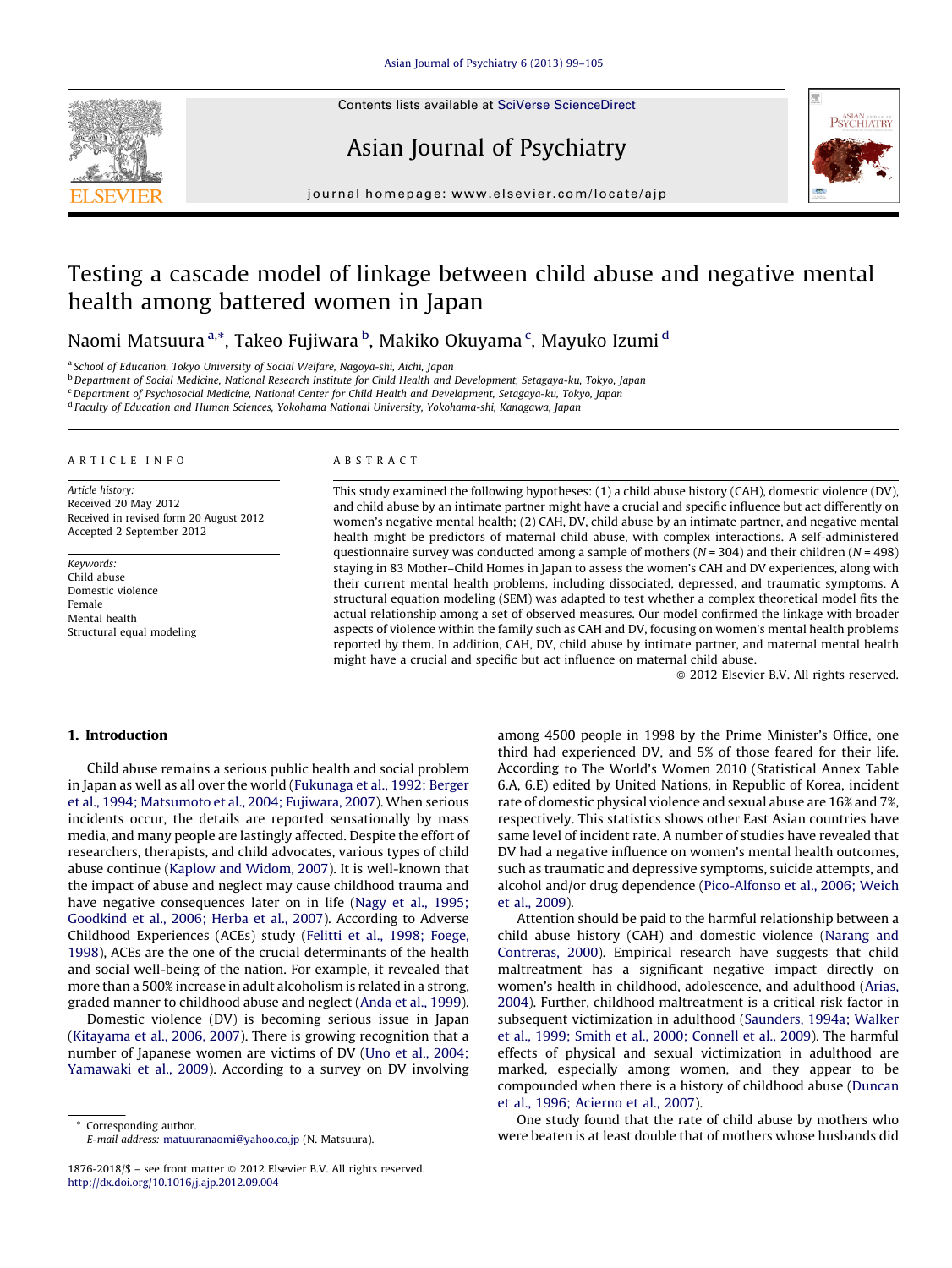not assault them ([Vissing](#page--1-0) et al., 1991). Family violence such as child abuse and DV might seriously impact women's mental health in combination with their CAH (Duncan et al., 1996; [Banyard](#page--1-0) et al., [2008\)](#page--1-0), which might be connected with child abuse by themselves. Although elucidation of the mechanism is one of the most important research issues, few studies have been successfully conducted to clarify manifest the relationships among measures.

The present study examined the following hypotheses: (1) CAH, DV, and child abuse by an intimate partner might have a crucial and specific influence and impact on women's negative mental health in a unique way; (2) CAH, DV, child abuse by an intimate partner, and negative mental health might be predictors of maternal child abuse showing a complex interaction, revealing a temporal link among forms of violence. The purpose of this study was to investigate the causal association between maternal child abuse and negative factors such as CAH and DV in Japanese women using a structural equation modeling.

### 2. Methods

#### 2.1. Sample

Details of the study procedure were previously described ([Fujiwara](#page--1-0) et al., 2012). The setting of this study was all the Mother– Child Home in Japan ( $N = 83$ ), which are welfare facilities for mothers and children experiencing family problems (e.g., DV, child abuse by the father, and a single mother with financial problems), where they can stay and get assistance to become self-supporting. Questionnaires were sent to a sample of 421 mothers who agreed to participate in this study. A total of 340 mothers completed the survey (80.1%). In addition, mothers were asked to respond to the questionnaires on each child, i.e., if a mother had two children, the mother completed two questionnaires. In total, 665 child questionnaires were collected. The child questionnaire completed by the mother was given a maternal ID. So it could be linked with the mother's questionnaire. To maintain anonymity, respondents were instructed to work on the survey, which required no formal consent, alone; thus, no support was provided for the completion of the survey.

## 2.2. Measurements

#### 2.2.1. Childhood abuse history (CAH)

CAH was assessed using the following seven questions:(1) I was a victim of violence from my parents (including step-parents); (2) I was ignored or refused attention by my parents; (3) My parents insulted me verbally; (4) I experienced violence from my parents severe enough to require hospital treatment; (5) I have been deprived of food or warm cloths; (6) I have experienced forced sexual contact by a parent (sexual contact includes sexual intercourse, petting, exposure of genitals, and taking naked pictures); and (7) I have experienced forced sexual contact with an adult other than a parent. Each question was answered employing a 1–4 Likert scale, ranging from 1, not at all; 2, rarely; 3, sometimes; to 4, frequently. These questions were created based on the Childhood Trauma Questionnaire ([Bernstein](#page--1-0) et al., 1994), but modified to suit the Japanese language and minimized to 7 questions to reduce the burden on the respondents. The total history of childhood abuse was calculated by the summation of the responses to these 7 questions. Cronbach's alpha for this scale is 0.78. Further, to separate who did or did not have CAH, those who answered "rarely," "sometimes," or "frequently" for  $(4)-(7)$  and ''sometimes'' or ''frequently'' for questions (1)–(3) were coded as having CAH.

Furthermore, CAH was subdivided into physical abuse, neglect, psychological abuse, and sexual abuse. Survey questions (1) and (4) were used for physical abuse, (5) was used for neglect, (2) and (3) were used for psychological abuse, and (6) and (7) were used for sexual abuse. If each subscale had 2 questions, the responses for each item were added. The same cut-off was used for the dichotomization of each subtype of CAH, as mentioned above.

#### 2.2.2. Experience of DV

Experience of DV was assessed employing the following four questions: (1) My husband or partner was sufficiently violent toward me to cause injury, (2) My husband or partner insulted me strongly enough to cause psychological harm, (3) I perceived a strong threat from my husband or partner, and (4) My husband or partner forced me to have sexual contact. Each question was answered on a 1–4 Likert scale, ranging from 1, not at all; 2, rarely; 3, sometimes; to 4, frequently. These questions were created based on the Index of Spouse Abuse (Hudson and [McIntosh,](#page--1-0) 1981), but modified to suit the Japanese language, and minimized to 4 questions to reduce the burden on the respondents. Summation of the responses to these questions was used as a scale to indicate the respondent's experience of DV. Cronbach's alpha for this scale was 0.86. Further, to identify whether or not respondents had experienced DV, those who answered "not at all" for all 4 questions were coded as not having DV.

#### 2.2.3. Women's mental health problems

Women's mental health problems were classified based on dissociated, depressive, or traumatic symptoms. Questions used for this assessment were created based on DSM-IV, and are shown in Appendix 1. Symptoms of dissociation when women take care of children were assessed by the summation of responses to 10 questions answered using a 1–4 Likert scale, ranging from 1, not at all; 2, rarely; 3, sometimes; to 4, frequently. Similarly, depressive and traumatic symptoms were assessed using 11 and 8 questions, respectively. Cronbach's alpha for dissociated, depressive, and traumatic symptom assessments were 0.82, 0.88, and 0.85, respectively. The presence of dissociated symptoms when women took care of children was queried because taking care of them can trigger dissociation if women have experienced CAH.

#### 2.2.4. Child maltreatment

Three subtypes of child maltreatment (physical and psychological abuse and neglect) by the mother and father were queried during the time the mother lived with her husband or partner (i.e., before escaping from the husband or partner) and the current living environment (i.e., after escaping from the husband or partner and living in the Mother–Child Home). Sexual abuse was assessed by asking about the experience of treating sexually. Physical abuse was assessed by asking about the experience of beating and kicking. Psychological abuse was assessed by asking about the experience of verbal abuse (speak to children with harmful words). Neglect was assessed by asking about the experience of: (1) not providing care which is needed for the child to survive, such as the provision of meals or clothes, and (2) playing or enjoying talking with the child (reverse coded). Each experience was assessed employing a 1–4 Likert scale, ranging from 1, not at all; 2, rarely; 3, sometimes; to 4, frequently. The total score was calculated by the summation of all questions. These questions were developed based on the Japanese version of maltreatment [\(Center,](#page--1-0) 1999), originally comprising of 17 items, but modified into 5 questions to reduce the burden on the respondents.

#### 2.2.5. Covariates

Potential confounders were assessed in the questionnaire. For mothers, the age, current marital status, current working status,